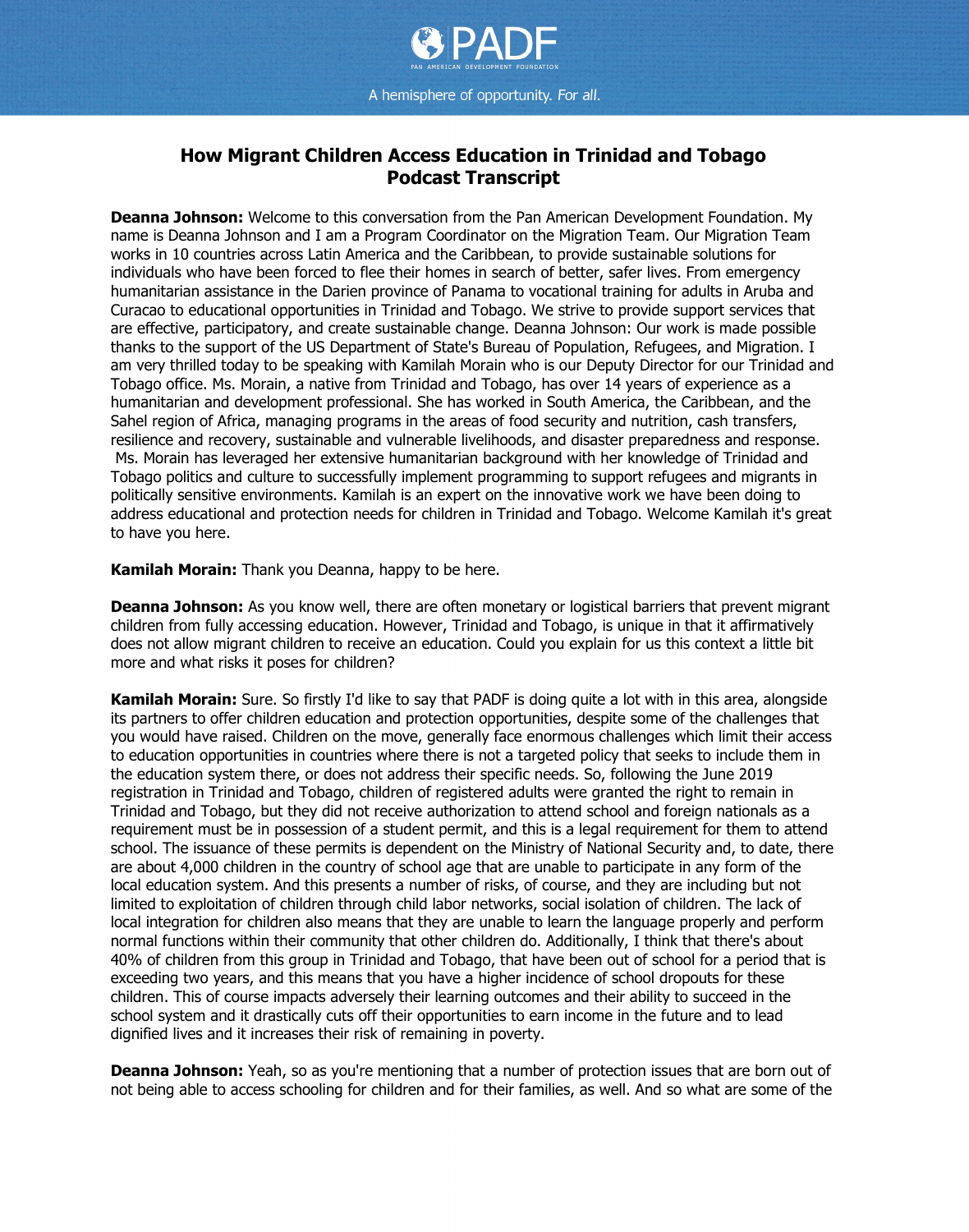

things that PADF and its partners are doing to offer migrant children education or protection opportunities, despite the challenges that you've described.

**Kamilah Morain:** PADF has been working actively with many stakeholders here, in turn, either have an interest in advancing children's rights and the access of children to education. We are an active member of the education working group and the stakeholders there include UNICEF and local csos. A representative of the Ministry of Education, the UNHCR and also the Catholic Board of Education Management, just to name a few. And, together with these stakeholders we're working to bring about systemic and structural changes that would result in greater access to education and improve equity in education in Trinidad and Tobago. I would say that, in addition to this PADF and UNICEF work with two partners TTV and the living waters community. To support the education of just over 200 high school students who all participate in a global online school platform which provides them with the opportunity to continue their education and to receive accredited instruction. And UNHCR and UNICEF also supports the education of primary school aged children through a notes master program and it reaches seven several hundred children in that way. PADF as an organization has also worked extensively with the University of the West Indies, to develop an English as a second language curriculum that is aligned to the national primary school curriculum of Trinidad and Tobago. And that concerns children age five to 11 and it's, the first of its kind in the Caribbean. The curriculum was piloted with 30 teachers who were trained on how to teach the national primary school curriculum content to children who did not speak English as their first language, and we also developed a workbook to support Spanish speaking children's learning of English. In the classroom using the content and language integrated learning approach. COVID 19 for us meant a shift in the paradigm of sorts. And it has forced educators, to think about how learning materials are delivered to learners and how they can be supported outside of the classroom setting and context. So, in an attempt to expand educational opportunities for primary school children last year, the education working group engaged in consultations and interviews with students parents, teachers and online service providers. And the group is currently reviewing the results of those consultations and interviews, in order to come up with a solution that meets the needs of children in the current moment, while we're still seeking to achieve some kind of longer term goal of full inclusion for migrant children into the local education system of the country.

**Deanna Johnson:** I'm really happy that you bring up the education working group and our work with university of the West Indies and ttp solidarity network and others, because one thing that we really emphasize here at PADF is being able to rely on coordination with other partners as that makes our work more sustainable. So could you talk a little bit more about the role of our local and regional as well as our international networks in the work that we've been doing to protect and provide education for children on the move in Trinidad Tobago.

**Kamilah Morain:** Well, I think that in this area, I would say that it is really and truly a collaborative effort, I think the local networks, including the local diaspora organizations that are operating in this field do have a unique understanding of the population that is being served. And they do also have a personal stake in ensuring that these children are able to thrive in their new environment so there's a lot of commitment there to support these children and ensure that they're successful ensure that programs are well resourced and ensure that they're getting the highest level of care and opportunities that could be available to them. And I think that is also the case with respect to international and multilateral agencies that are working towards achieving this goal. UNICEF leads a technical team that ensures that educational standards are of the appropriate level and that the children that benefit from these programs are not just learning. How should I say, not just learning information but they're also learning how to live in their new societies in their new communities. And that they're gaining skills that can be transferred and that are transferable to other aspects of their lives, whether or not they remain in Trinidad and Tobago, or if they choose to move on with their families, and I think that this is very important that children be equipped to learn and continue learning but also be equipped to apply that learning wherever they might find themselves in the world, particularly with this highly mobile Venezuelan population.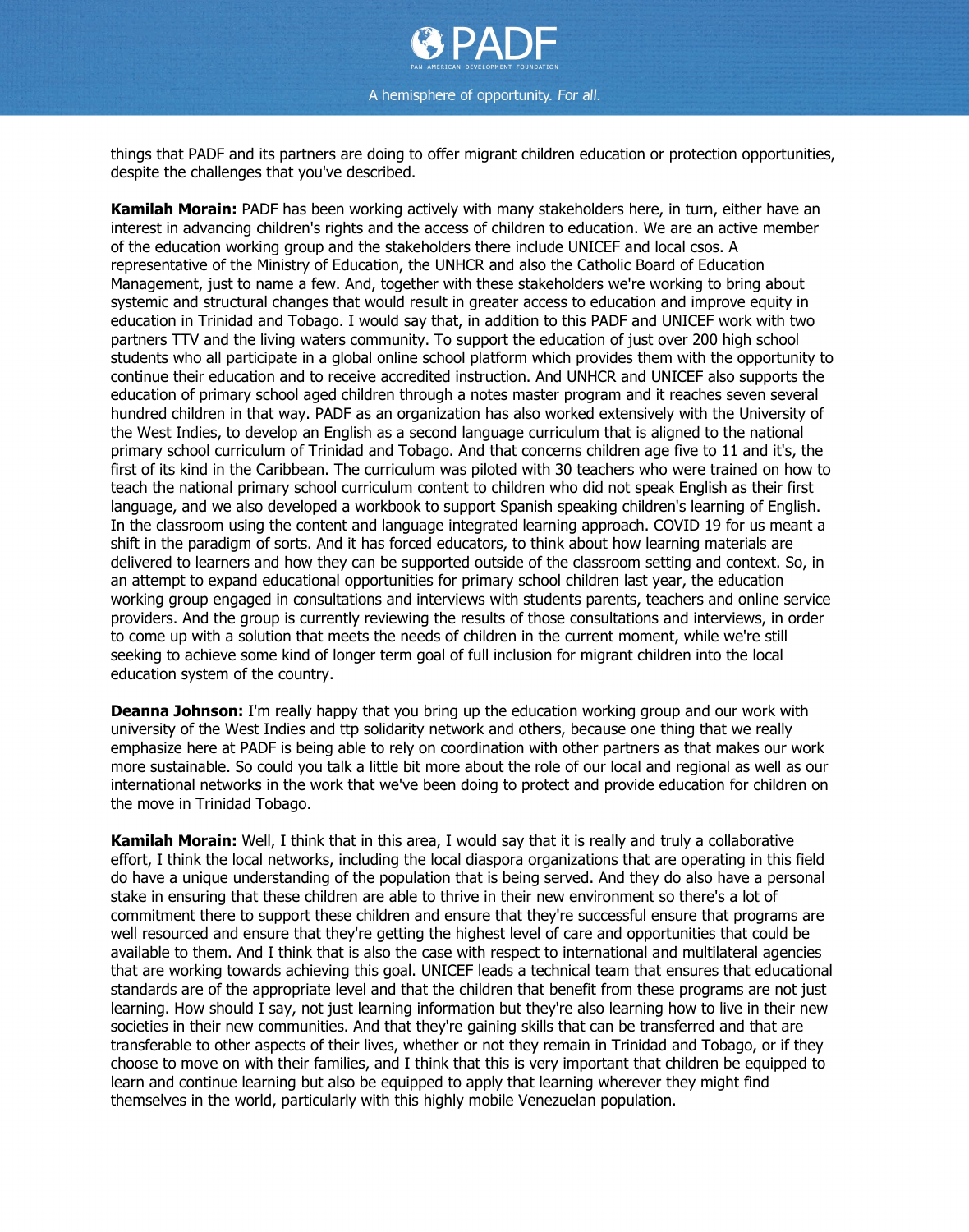

**Deanna Johnson:** Agreed, agreed. I do and PADF does recognize the importance of supporting children outside of just education, to be able to really succeed as they are living in their host communities and moving on to other communities. And so, with that I wanted to just ask you about apart from educational components and we know that there are challenges and social integration within Trinidad and Tobago, for children and their families. So could you tell us a bit about what PADF and its partners are doing to address you know phobia on the island, particularly for children.

**Kamilah Morain:** So I would say that, on the question of the social integration of children, we have really invested a lot in this area. In late 2020 we launched A Story of Hope and it recounts the experience of migrants and their journeys to Trinidad and Tobago, we worked with a visual artist, Brianna McCarthy, and the author Darren Sandy to render images and to distill many of the stories that were collected and this form the basis for a children's bilingual picture book. And we held a virtual reading caravan at local schools and libraries and we also worked with the artist to do small in person readings and art sessions with children so that they could engage with the materials and the subject matter, that the book dealt with. And we disseminated the book throughout the library networks in Trinidad and Tobago and that was extremely helpful and what we found was that when we engage with children, regardless of their nationality, all children were very interested in the subject matter, but also concerned about how they could help make things better so children have an enormous degree of empathy and that is able to translate I think into. You know, an approach that will probably help facilitate school integration, because one of the challenges, people often raise is. How can these children probably coexist in the same space with our children, seeing as they don't speak the language, and they have a different culture. But also seeing that resources may be stretched too thin but we see that these are preoccupations for adults and there are policy measures that can be put in place to alleviate these concerns, but children themselves are quite open to welcoming other children into their spaces and working with them. And cohabitating and existing alongside them. Another thing that we have done is that we've worked extensively with the heroes foundation in order to promote older adolescents and youth integration in Trinidad and Tobago society of migrant children, and this has been extremely successful, even with the COVID 19 challenges and having to do most of this work, virtually we were able to engage a substantial number of migrant youth and older adolescents, as well as local youth and an older adolescents in cultural exchange programs and initiatives that range from linguistic exchange programs to culinary exchange programs and even their participation in a home gardening project together, where the children of both communities were able to work together in order to produce community gardens and examine the question of food security in their households during COVID 19 where many of them were impacted by income loss significant income loss within their households.

**Deanna Johnson:** Fantastic, both of those initiatives sound just truly fantastic, and I have been able to see the story of hope book and the drawings are beautiful. Brianna McCarthy has done a great job and the story is wonderful, so I can only imagine how much that is doing amongst the children to really help with integration. And to help host community children, as well as migrant children settle better into their Trinidad and Tobago community.

**Kamilah Morain:** It was really great, and I think also that PADF did not just stop there, we did a lot of work locally, but we also reached out to engage with many experts. We touched base with Professor Baba, for example, who works out of Harvard and she's an expert in working with children on the move, and we discussed in depth issues that affect migrant children and how we should probably integrate those issues or address those issues in our programming. And the exchanges with her were deeply insightful and helpful in us being able to understand how we should not just formulate our programs but approach the topic with children but also within the wider community. And I think that those things are also very helpful. Finding information and assistance from people who really do have that experience and that track record working in this field.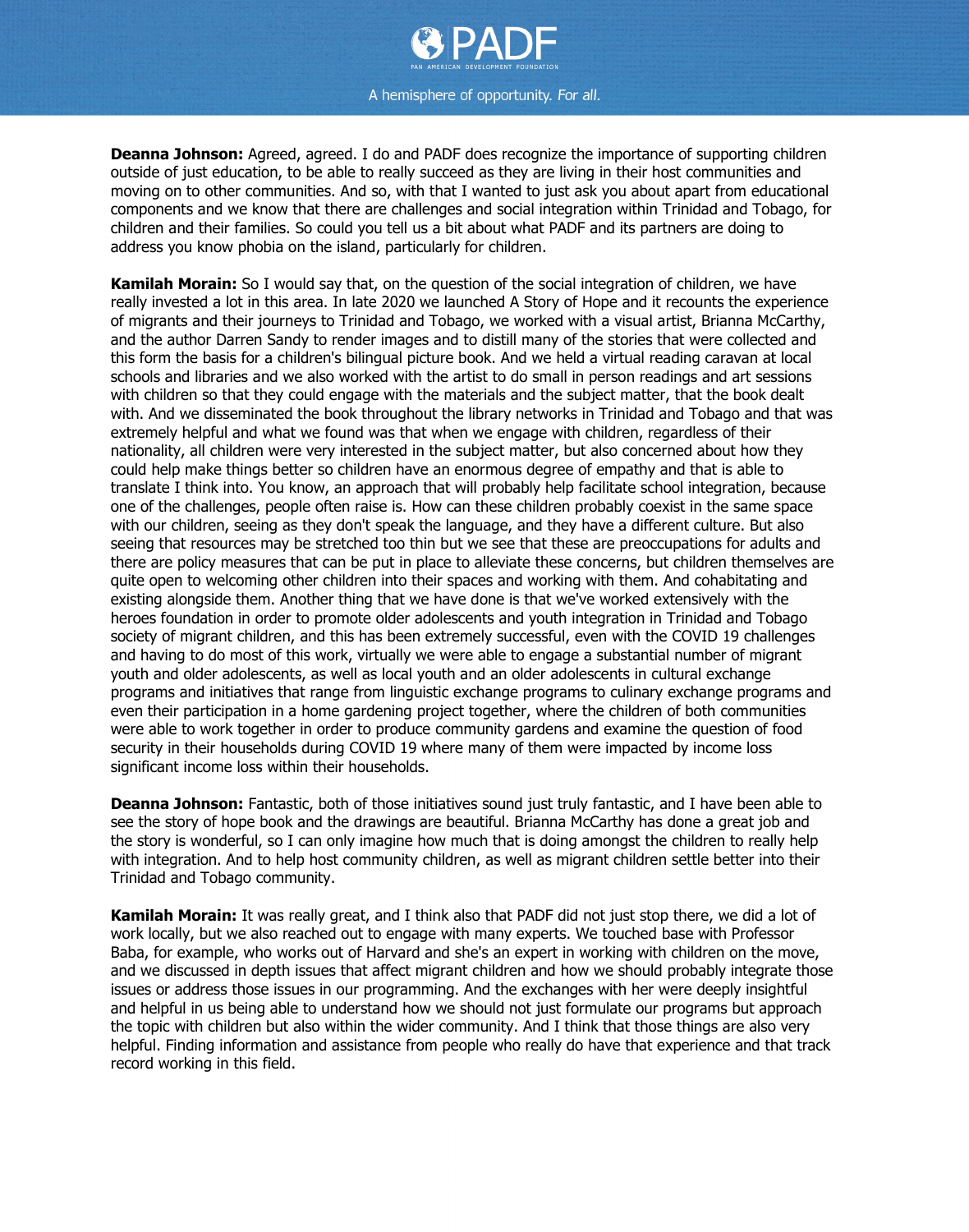

**Deanna Johnson:** Right so as you're going through these conversations with experts and practitioners working in the field. What kinds of short and long term activities are you thinking that we're going to be needing to make sure that children Internet and Tobago, are protected and can really build prosperous lives and their new homes?

**Kamilah Morain:** I think that we should not neglect the importance of inclusion focused work. We still need to do a lot in the area of ensuring that children who are Venezuelan migrants or born to Venezuelan migrants are integrated. As much as possible into the society into the communities and where they live and also are encouraged to have exchanges with local community members and other children of their age. And one of the things that is really important, for that is ensuring that access to school, so, while we are having these attempts to provide immediate access education for them it is primordial that we continue to work towards their full integration into the local school program that exists, so that they will then be part of a community and feel that sense of belonging and be able to, I think, will be able to better assimilate to the society that has welcomed them, thus far. Another thing that I would say is, we need to look at the question of ending the detention of migrant children, and this is very important because, during the COVID 19 pandemic Trinidad and Tobago, had a very strict rule with respect to border closures and this meant that people who were seeking family reunification, or who was seeking asylum were denied the right to apply for international protection. And this was a very sad state of affairs and children in these circumstances were detained and some of them were also deported, as a result of these exercises, so we do need to work consistently and alongside the relevant authorities, but we also need to mobilize efforts among other local NGO or CSO entities to take a stand against child detention and also to allow children to reunify with their families where this is actually something that is being sought actively by many families that have been separated between Trinidad Tobago, and Venezuela. We need to I think look more closely as a country that is not just the signatory, but that has ratified the Convention on the Rights of the Child. We need to look more closely at how we implement our obligations to children. And we need to put the best interest of the child first. When making any decisions that concern that child. Be it a question of guardianship be it a question of shelter, be it a question of, it's not right that this child returned to Venezuela right now. Maybe, even if they don't have family here that we can identify simply because returning them to Venezuela, we may not be able to identify any family members over there, to welcome them. So these are things that I think really need to be considered, we need to do. We need to have a mechanism that determines what is the best interest of the child and then provides guidelines to different entities on how they should then go forward with meeting the needs of these children that have been separated, that are unaccompanied, or maybe here, but are living in very deplorable situations. And finally, I would say, one of the things that we have been noticing, and it came out in a survey that was done by the IOM recently, is that you have a large number of children that are being born to Venezuelan migrants in Trinidad and Tobago, and these children have the right to a nationality and they have the right to Trinidad and Tobago, nationality, however, because of COVID but also a lot of other bureaucratic barriers, I think, in procedural for the most part, many children who are born and who entitled to nationality by birth in Trinidad and Tobago, have not been able to access that nationality in a meaningful way that allows them to also benefit from the rights that are attendant to that nationality. And this problem needs to be resolved because these children should be treated like any other child in Trinidad and Tobago. They should have access to all of the services that are due to them, by virtue of being a Trinidad and Tobago national, and this is something that we can only do if we ensure that our legislation, our procedures and our policies are in alignment with standards and norms that have been established that we have adhered to and that the capacity and the resources are made available to agencies that have to implement these actions. And yeah I think that those are a few of the things that we would need to work on in the longer term.

**Deanna Johnson:** Thank you so much Kamilah. That really gives us a lot to think about. That gives us a great roadmap on how we should be moving forward as we're engaging with stakeholders and partners within Trinidad and Tobago, and the broader Caribbean. And so I do want to just thank you for this really, really fruitful conversation I know we're going to continue having these conversations internally, about